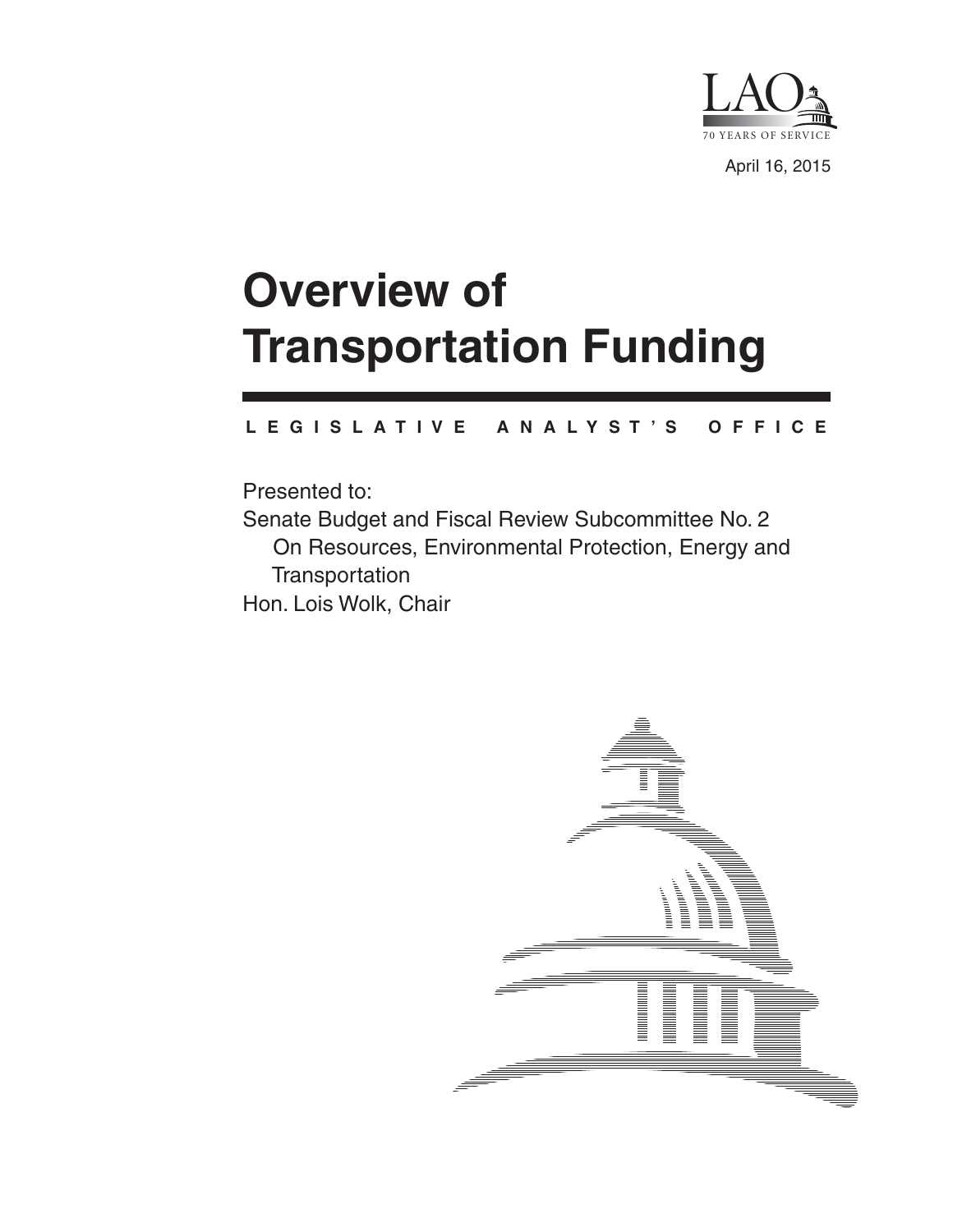

## **Estimated Total Transportation Funding in California in 2015-16**





 $\triangledown$  In 2015-16, we estimate that \$28 billion in transportation revenues will be provided from all levels of government.



Local governments provide half of all transportation funding in California. Local funding sources include local sales taxes, transit fares, development impact fees, and property taxes.



 $\triangleright$  About one-fourth of the state's transportation funding comes from the federal government.



 $\blacksquare$  The remaining one-fourth of funding comes from various state revenue sources—primarily excise taxes on gasoline.



 $\triangleright$  In addition to the funds identified above, the state also receives revenue from other sources (primarily vehicle registration fees) for support the California Highway Patrol and the Department of Motor Vehicles.

LEGISLATIVE ANALYST'S OFFICE 1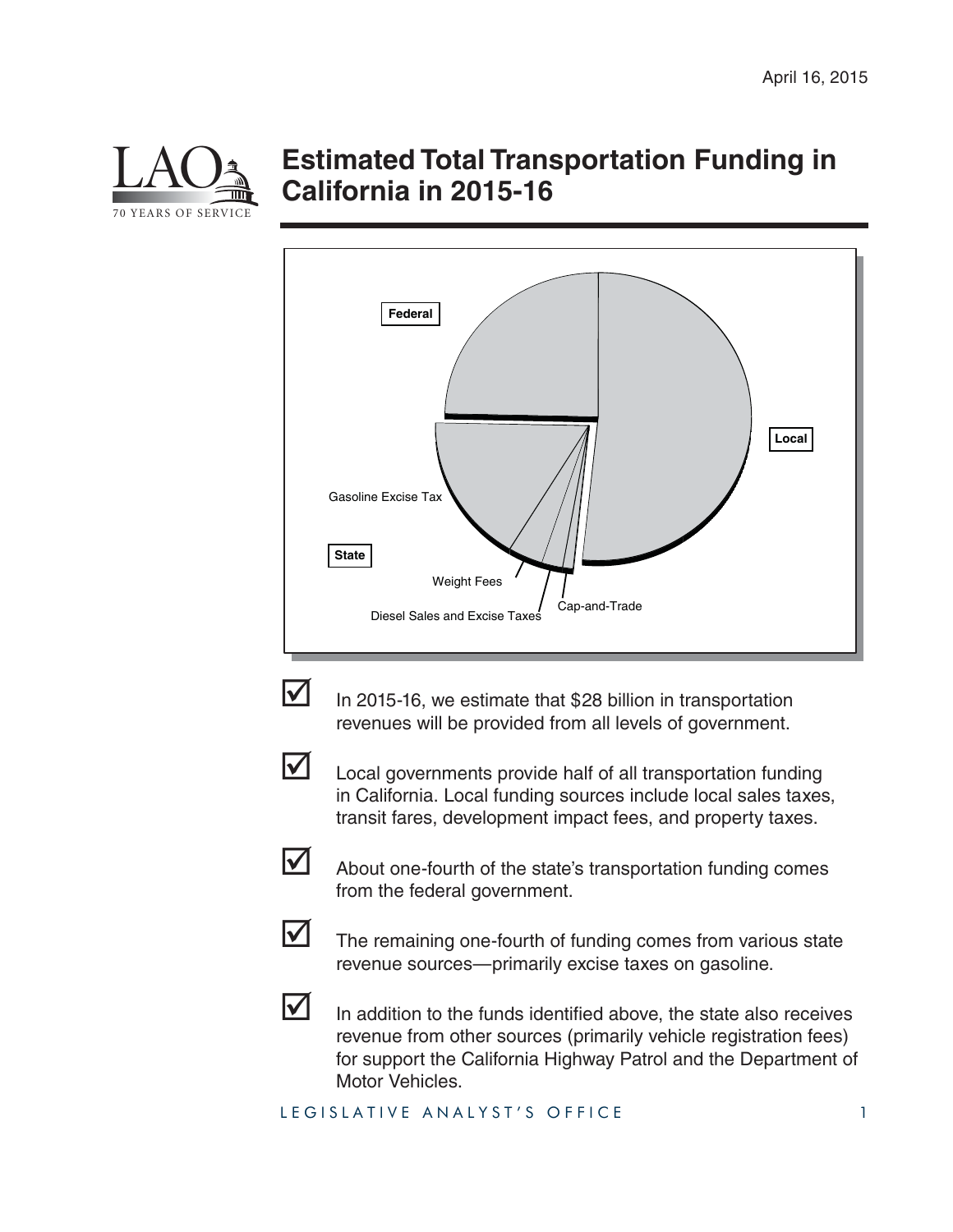

## **State Transportation Revenues Have Increased**

### *(In Billions)*





 $\triangledown$  State transportation revenues have increased from \$3.5 billion in 1999-00 to an estimated \$6.6 billion in 2015-16.



This revenue currently comes from three main sources: (1) excise taxes on gasoline, (2) vehicle weight fees, and (3) sales and excise taxes on diesel fuel.



 $\triangleright$  As shown in the above figure, a portion of cap-and-trade auction revenues began to support transportation in 2014-15.